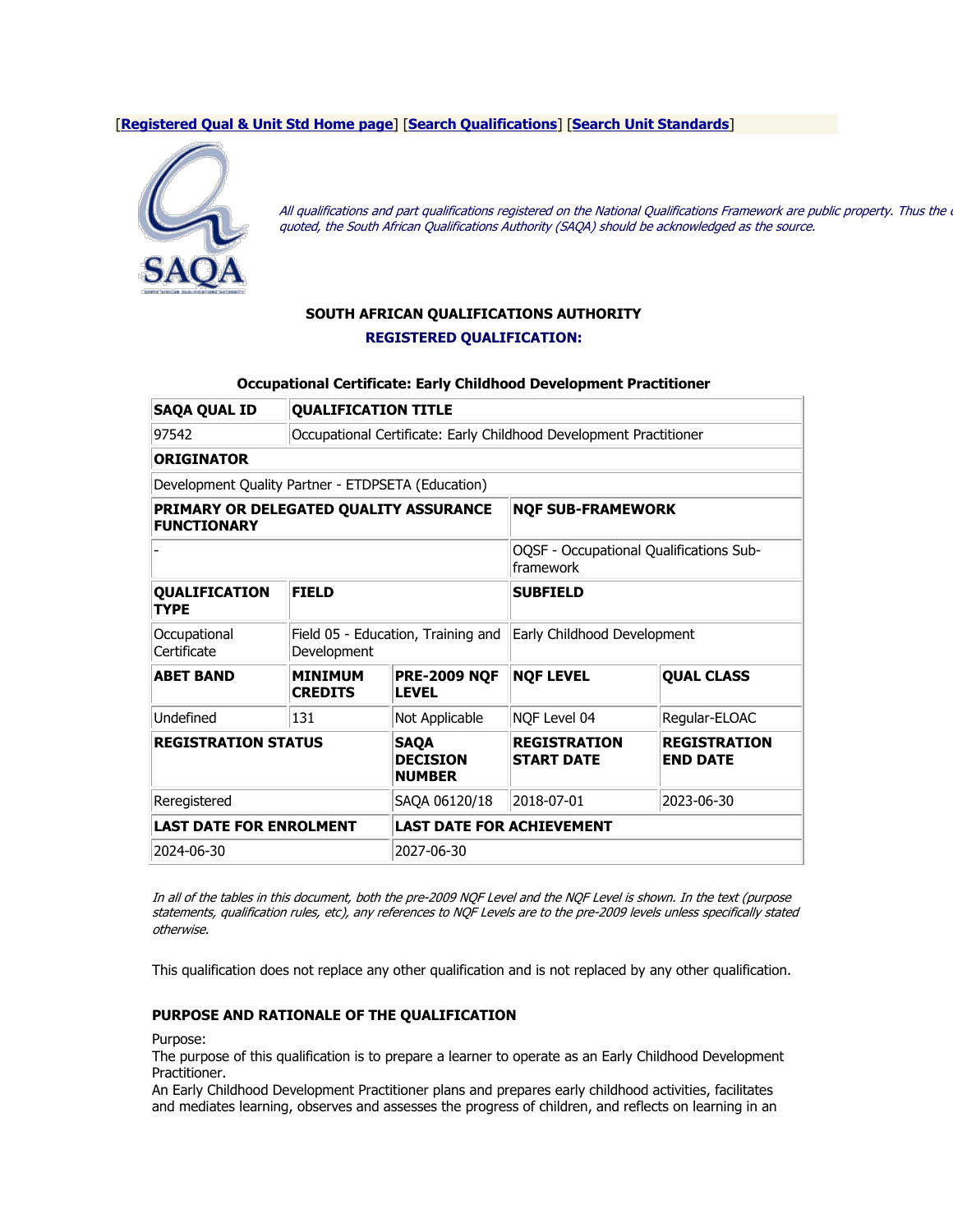inclusive, play-based environment to support holistic development of children (from conception - school going) in different centre-based or non-centre based settings.

A qualified learner will be able to:

• Plan and prepare broad-phase learning environment and stimulating activities that meet the holistic needs of all children in centre-based or non-centre-based settings.

• Facilitate and mediate all aspects of the daily programme in a centre-based or non-centre based setting.

- Observe, assess and record each child's progress according to the age and stage.
- Compile a report of each child's progress.
- Maintain and promote the well-being, health, nutrition, safety and protection of children.

#### Rationale:

The Occupational Certificate: Early Childhood Development has been designed to meet the needs and interests of the early childhood development sector in a variety of settings and contexts with an inclusive focus on education, health and safety issues, amongst others. There is a vast need for early childhood development services and it is critical that the field must be served by competent practitioners. In order to meet the needs at early childhood development level, it is important to be able to identify and recognise competent early childhood development practitioners who are able to work in centre-based and non-centre-based early childhood development settings.

This qualification will provide a means to give recognition to practitioners at an entry level, thus making it possible for practitioners to increase their employment prospects within the Department of Basic Education. The Department of Social Development, through the registration of early childhood development centres and/or sites, may also provide business opportunities to successful practitioners who may wish to establish early childhood centres and/or sites. It will also provide access to a recognised career path and at the same time provide the field with suitably qualified professional practitioners.

The qualification will provide opportunities to people who wish to enter and/or continue learning in the early childhood development field, which include the employed, under-employed but not qualified, and school leavers. Every child has the right to high-quality, holistic education and care which forms the critical foundation for further development and learning from childhood into adulthood.

This necessitates the universal availability of high-quality early childhood development and education as a vital strategy to yield personal and long-term benefits to individual children, their families and the society at large.

Early childhood development is an essential component of economic development within the framework of child care services. Changing social and economic needs require parents to enter the labour market. Therefore quality early childhood development service provision is required to meet growing demands in the country, both in urban and rural settings.

### **LEARNING ASSUMED TO BE IN PLACE AND RECOGNITION OF PRIOR LEARNING**

#### Recognition of Prior Learning (RPL):

RPL for access to the external integrated summative assessment: Accredited providers and approved workplaces must apply the internal assessment criteria specified in the related curriculum document to establish and confirm prior learning. Accredited providers and workplaces must confirm prior learning by issuing a Statement of Results or certifying a Work Experience Record.

RPL for access to the Qualification: Accredited providers and approved workplaces may recognise prior learning against the relevant access requirements.

Entry Requirements:

- National Certificate Vocational (NCV) at NQF Level 3.
- Or
- Any other NQF Level 3 qualification.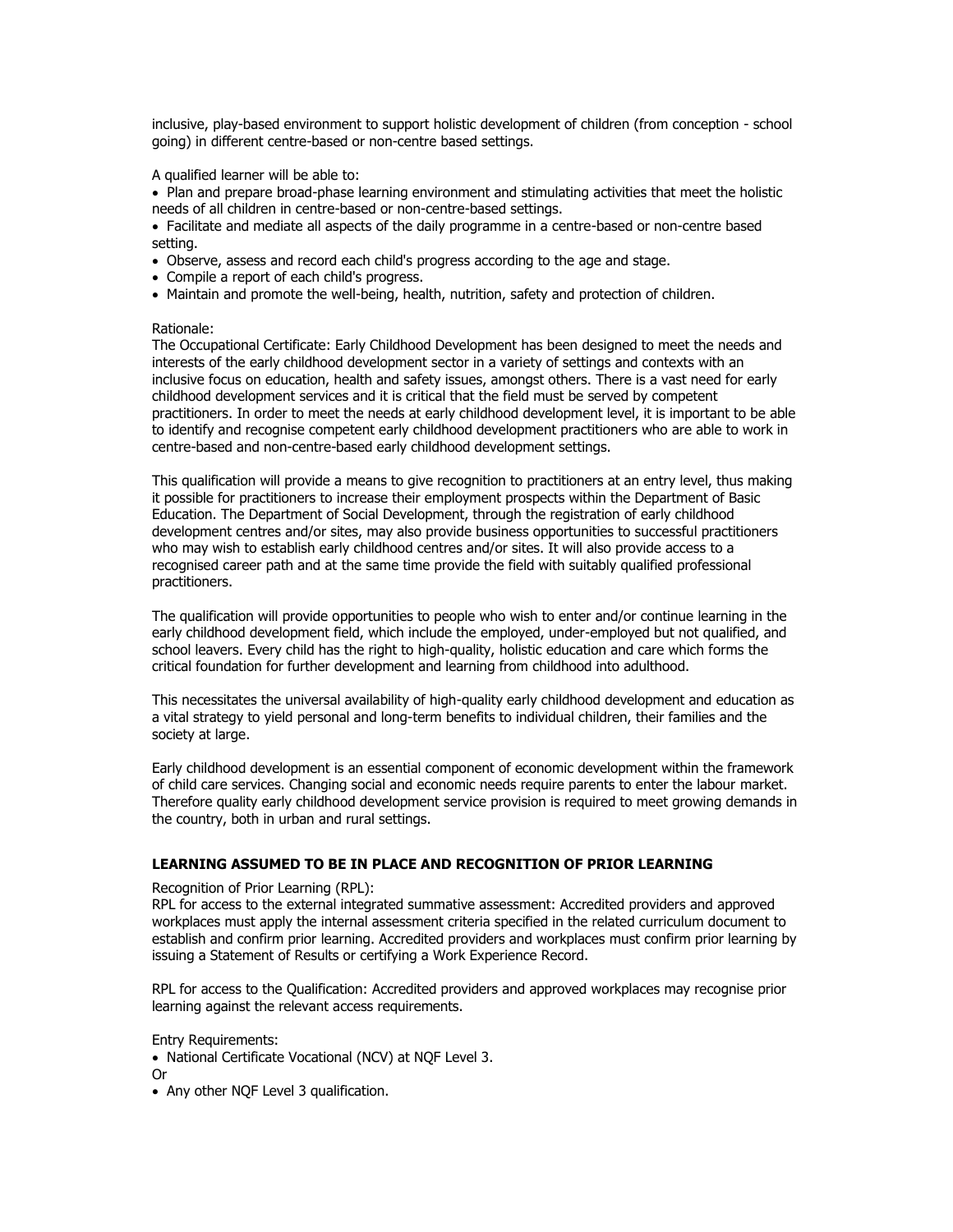### **RECOGNISE PREVIOUS LEARNING?**

Y

### **QUALIFICATION RULES**

This qualification is made up of the following compulsory Knowledge Modules, Practical Skill Modules and Work Experience Modules totalling 131 Credits:

Knowledge Modules: 43 Credits:

- 234201000-KM-01, Introduction to the early childhood development sector, at NQF Level 4, 4 Credits.
- 234201000-KM-02, Theories and Perspectives of Child Development, at NQF Level 5, 6 Credits.

• 234201000-KM-03, Planning and Programme Development in early childhood settings, at NQF Level 4, 8 Credits.

• 234201000-KM-04, Facilitation and mediation of active learning, at NQF Level 5, 12 Credits.

• 234201000-KM-05, Observation and assessment in early childhood development, at NQF Level 4, 4 Credits.

• 234201000-KM-06, Promotion of health, safety and well-being of children, at NQF Level 4, 6 Credits.

• 234201000-KM-07, Administration for early childhood development services and programmes, at NQF Level 3, 3 Credits.

#### Practical Skill Modules; 43 Credits:

• 234201000-PM-01, Plan and prepare inclusive educational activities and routines using an approved programme based on the curriculum framework, at NQF Level 4, 12 Credits.

• 234201000-PM-02, Facilitate and mediate active learning in an integrated and holistic learning programme, at NQF Level 5, 9 Credits.

• 234201000-PM-03, Observe, assess, record and report each child's progress according to the age and stage, at NQF Level 4, 4 Credits.

• 234201000-PM-04, Support and promote the health, nutrition, safety, protection and well-being of children, at NQF Level 4, 12 Credits.

• 234201000-PM-05, Build and maintain collaborative relationships with parents and other service providers, at NQF Level 4, 3 Credits.

• 234201000-PM-06, Prepare and maintain administrative systems, at NQF Level 3, 3 Credits.

Work Experience Modules; 45 Credits:

• 234201000-WM-01, Learning programme and routines planning and preparation process, at NQF Level 4, 13 Credits.

• 234201000-WM-02, Processes of facilitating and mediating the learning programme in a variety of contexts, at NQF Level 4, 15 Credits.

• 234201000-WM-03, Processes of observation, assessment, recording and reporting on children's learning and development, at NQF Level 4, 7 Credits.

• 234201000-WM-04, Processes and procedures of promoting the health, nutrition, safety, protection and well-being of children in an early childhood development setting, at NQF Level 4, 10 Credits.

## **EXIT LEVEL OUTCOMES**

1. Plan and prepare broad-phase learning environment and stimulating activities that meet the holistic needs of all children in centre-based or non-centre-based settings.

2. Facilitate and mediate all aspects of the daily programme in a centre-based or non-centre based setting.

3. Observe, assess and record each child's progress.

4. Compile a report of each child's progress.

5. Maintain and promote the well-being, health, nutrition, safety and protection of children.

### **ASSOCIATED ASSESSMENT CRITERIA**

Associated Assessment Criteria for Exit Level Outcome 1: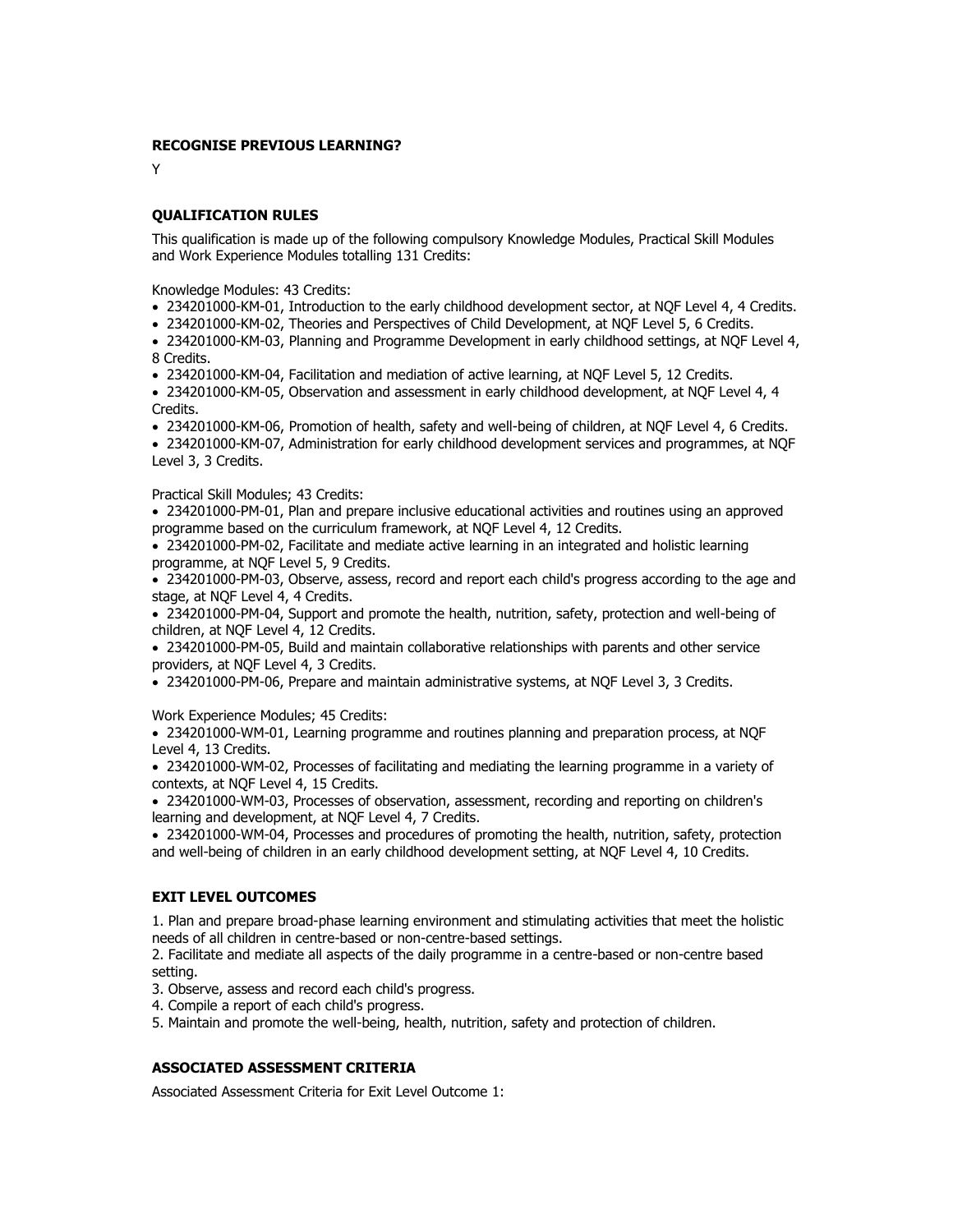• In inclusive physical learning environment for the selected broad phase is set up to encourage play, exploration and learning for all children in a centre-based or non-centre-based setting.

• The concepts of inclusion, diversity, equality, cultural and language sensitivity in early childhood development are explained in accordance with legal and centre policy requirements.

• A daily plan for one broad phase that reflects diversity, culture and inclusivity is designed and developed using developmentally appropriate activities, resources and equipment.

• The activities are planned and prepared, and resources are adapted to meet the learning and developmental needs, including special needs, of a selected broad phase within the planned programme.

• Factors to be considered when planning for the learning and development of children in a centrebased or non-centre-based setting are identified and explained.

Associated Assessment Criteria for Exit Level Outcome 2:

• The importance and benefits of both indoor and outdoor play are explained with examples.

• Types of play that support the areas of learning and development are identified and analysed as outlined in the early childhood development curriculum.

• A daily plan for one broad phase is implemented using appropriate activities and resources that reflect diversity, culture and inclusivity.

• Reasons why both adult-directed and child-initiated play and learning activities are important for children are explained, in relation to development and learning of children.

• The needs of all children in a centre-based or non-centred-based setting are identified and mediated through interactions, communication, guidance and care.

• The facilitation of child-initiated and adult-directed activities is demonstrated.

• The development of children's language and thinking is mediated through integrated activities using different methods.

• Barriers to play-based learning in an early childhood development setting are identified and described with examples.

Associated Assessment Criteria for Exit Level Outcome 3:

• The importance of observing, assessing and documenting children's learning and development in a centre-based setting is explained.

• Different assessment techniques appropriate to early childhood development are identified and explained in order to assess the child's development and learning.

• Different methods for gathering information of children's development and learning are identified and described with examples.

• Different methods for recording children's learning and development are identified and described with examples.

• Possible factors which may impede children's progress are identified and explained with examples.

• Relevant tools, templates and documentation are used to produce written evidence of observation and assessment that meets the criteria for sound assessment practices of one child, using.

• Observation and assessment methods to detect warning signs of developmental, emotional or healthrelated problems, including special needs, are applied, and findings are interpreted and recorded using relevant templates.

• Child's records that meet the centre's policy requirements are completed.

Associated Assessment Criteria for Exit Level Outcome 4:

• Observation and assessment records are evaluated to determine children's developmental milestones and possible individual differences that affect children's growth and development.

• The achievement of learning goals and targets is reviewed to track children's progress.

• A progress report is developed integrating all relevant information pertaining to the child's progress, with recommendations in accordance with centre reporting requirements.

• A plan is developed using assessment results to shape learning opportunities and needs of children, to achieve positive outcomes.

• The importance of working with families to develop strategies with children when there are behavioural concerns is explained in order to promote positive behaviour.

• Information gathered about children's progress is analysed, interpreted and used to support individual's development and learning, and to inform practice.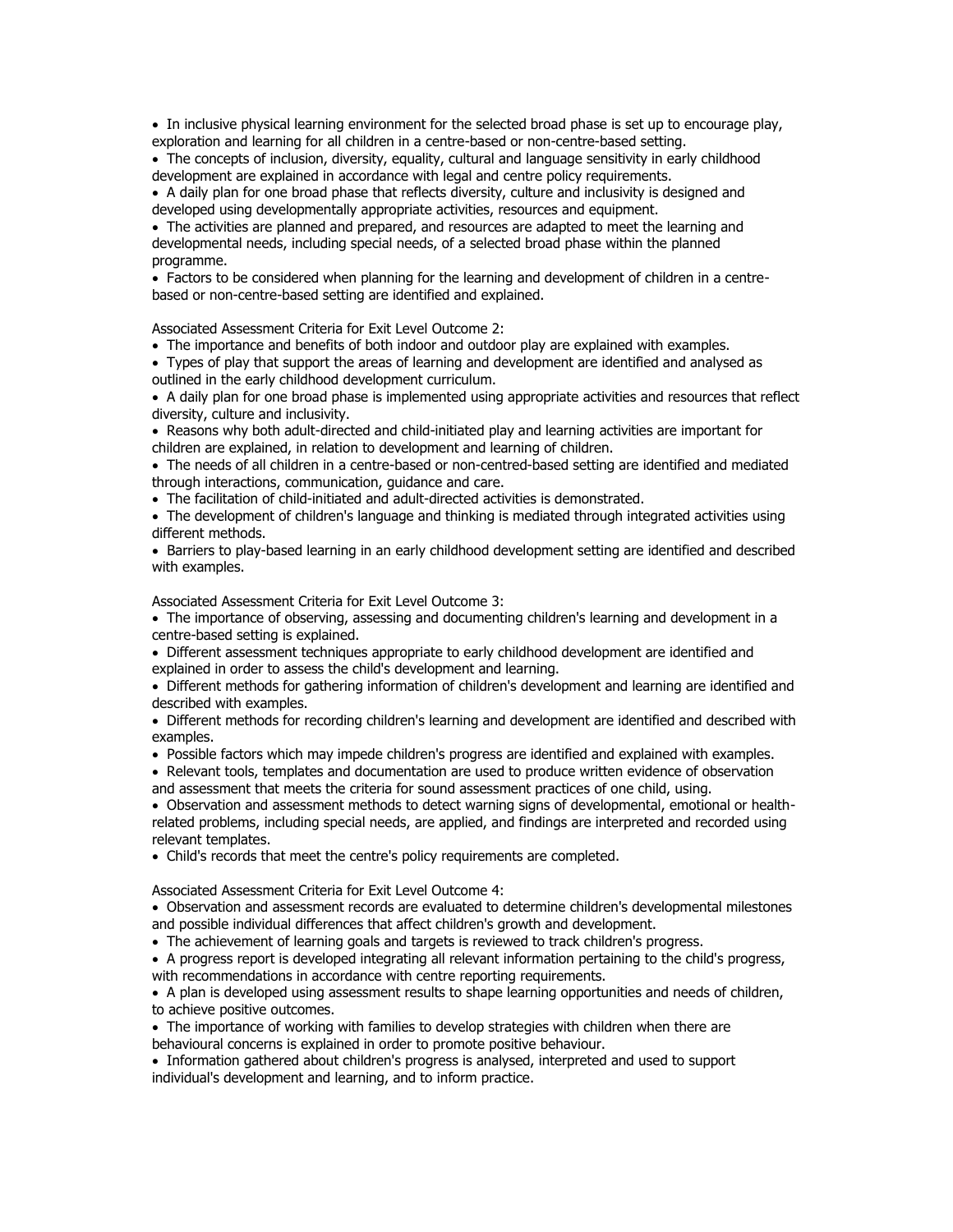Associated Assessment Criteria for Exit Level Outcome 5:

• Different types of accidents and emergency situations which may occur in an early childhood development setting are identified and described.

• An action plan on how to respond to accidents and emergency situations is developed in accordance with health and safety legislation and regulations, and the centre's policy requirements.

• The nutritional requirements of a healthy diet for children are outlined by means of a weekly menu for all children, taking into account special dietary requirements.

• Techniques of promoting healthy lifestyles for babies and children are identified and described with examples.

• Given a case scenario, the signs of distress, maltreatment, abuse or neglect are identified and described, and recommendations on how to deal with them reflect centre policies in terms of rules of confidentiality and reporting procedures, including legal requirements.

• Environmental dangers, infections and risks that may affect children, including children with special needs, in the centre-based or non-centre-based setting, are identified and explained with examples.

• Procedures for recording and reporting accidents and other emergencies in own setting are described in accordance with legal and centre policy requirements.

• Measures for the prevention and spread of infection in early childhood development settings are identified and described in accordance with legislation, regulations and guidance that apply to infection prevention and control.

Integrated Assessment:

Integrated formative assessment:

The skills development providers will use the curriculum to guide them on the stipulated internal assessment criteria and weighting. They will also apply the scope of practical skills and applied knowledge as stipulated by the internal assessment criteria. This formative assessment leads to entrance into the integrated external summative assessment.

Integrated Summative Assessment:

An external integrated summative assessment, conducted through the relevant QCTO Assessment Quality Partner, is required for the issuing of this qualification. The external integrated summative assessment will focus on the Exit Level Outcomes and Associated Assessment Criteria.

## **INTERNATIONAL COMPARABILITY**

The aim of the international comparability study was to examine early childhood development qualifications of other countries at international, regional and African contexts to benchmark best practice in this field. The study examined occupationally-based early childhood development qualifications and related curricula, including competencies as standards of knowledge and skills of early childhood development professionals responsible for the care and education of children at different levels. The comparability exercise focused on three countries, namely United States of America, United Kingdom and Kenya.

The findings of the study indicate that the sections on training and qualifications of Early Childhood Education (ECE) staff in ECE centres differ markedly in terms of duration and levels of study.

### United States of America:

The US Delaware Department of Education identified competencies of early childhood professionals and divided the ECE staff into four levels. Level 1 practitioners are required to assist, Level 2 to implement, Level 3 to design and develop, and Level 4 to manage and lead. All staff is required to have knowledge and skills in the following content areas:

- Child Development.
- Environment and Curriculum.
- Promoting socio-emotional development.
- Observation and assessment.
- Health, Safety and Nutrition.
- Working with Families and Professionalism.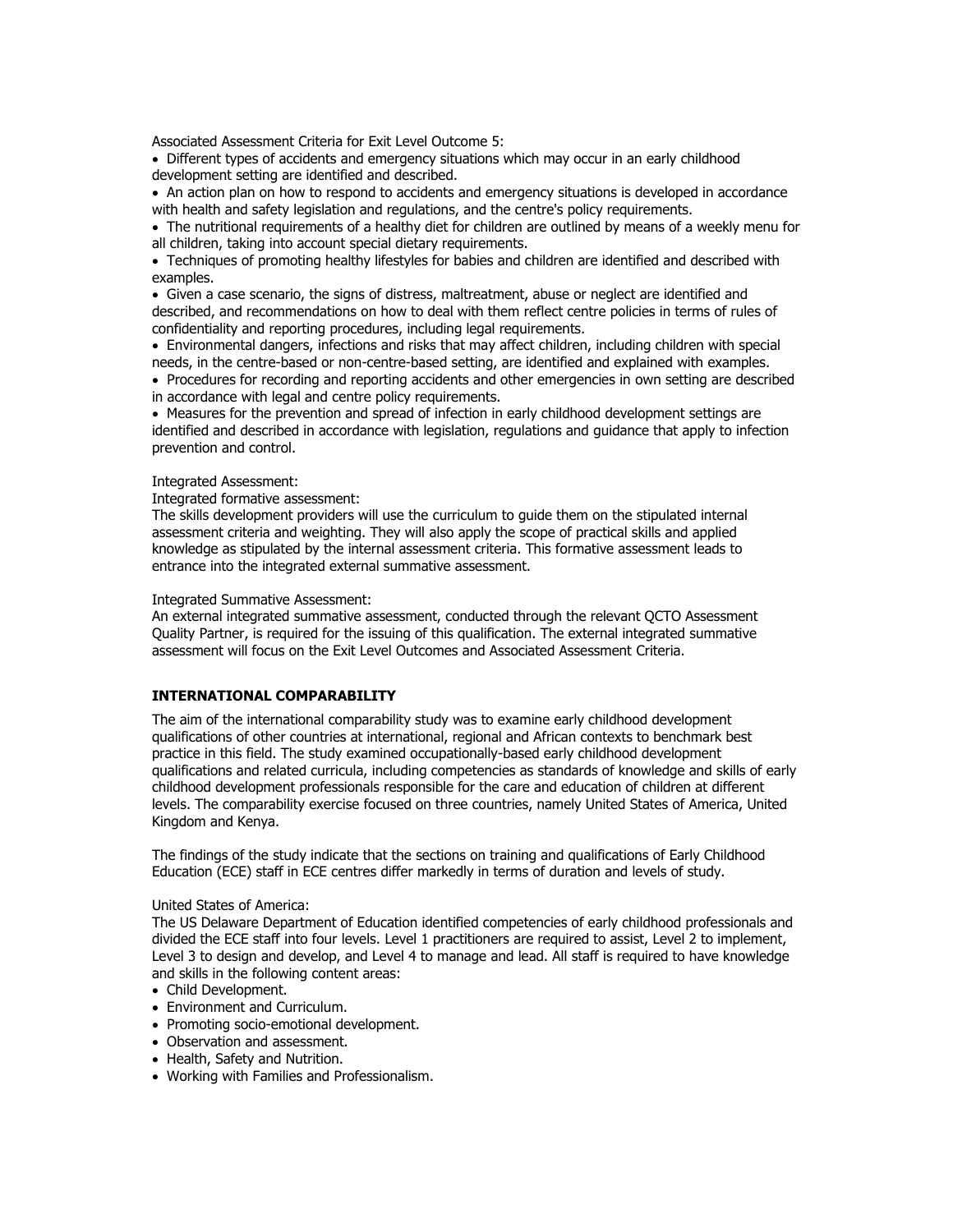These content areas are identifiable in the countries compared, which are the United Kingdom and Kenya with professionalism and legislation/policy frameworks and reflective practice being used interchangeably, diversity or inclusion being highlighted, and aspects of qualification design, qualification evaluation, context-specific interventions, children's welfare, specific focus areas of language, etc. and activities fore-grounded in the qualifications offered, comparing favourably with the South African early childhood development outcomes.

### United Kingdom:

Course Title: CACHE Level 3 Childcare and Education:

This is a work-based, competence-based qualification that prepares learners to work with children and young people with their families in a variety of settings. The job roles are listed as follows:

- Child-minder.
- Cr�che Leader.
- Nursery Nurse.
- Nursery Supervisor.
- Playgroup Leader.
- Pre-school Leader.
- Special Educational Needs Supporter.
- Toy Library Leader.

The competencies reflect the skills and knowledge needed to do a job effectively; to work on their own initiative, planning and organising their own work; and supervising others. This qualification is pitched at the level equivalent to the South African Occupational qualification developed for ECD Practitioners. The qualification structure is as follows:

- Unit 1: An introduction to working with children.
- Unit 2: Development from conception to age 16 years.
- Unit 3: Supporting children.
- Unit 4: Keeping children safe.
- Unit 5: The principles underpinning the role of the practitioner working with children.
- Unit 6: Promoting a healthy environment for children.
- Unit 7: Play and learning in children's education.
- Unit 8: Caring for children.
- Unit 9: Development of professional skills within children's education.

The CACHE Level 3 Diploma in Early Years Education and Care (Early Years Educator) prepares learners to become Early Years Educators, enabling them to work with children from birth to 5 years and gain knowledge of children aged 5 to 7 years.

#### Kenya:

GEMS Training Education and Leadership Academy:

Title: CACHE Level 3 Diploma for the Early Years Workforce (Early Years Educator) (QCF). Early Childhood Development Education in Kenya is under the care of parents, community, nongovernmental organisations (NGO), religious organisations and other private providers. In Kenya the Nursery Teacher Certificate course (2 years) is replaced by the KHA (Kindergarten Teacher Diploma) for low-budget private pre-schools that serve low-income families. Further to this there is little information available about ECE staff that works out of centres such a playgroup facilitators, home-visitors or toy librarians. The search indicated that the mostly used education and training in early childhood development for practitioners is offered through GEMS Education in partnership with CACHE (Council for Awards in Care, Health and Education). GEMS Education is providing globally recognised Early Years Practitioner accredited qualifications in sixteen countries in the world. The CACHE Level 3 Diploma for the Early Years Workforce (Early Years Educator) (QCF) prepares learners to become Early Years Educators, enabling them to work with and care for children from birth to 5 years and gain knowledge of children aged 5 to 7 years. It is a work-based qualification that recognises effective practice by assessing the skills, knowledge and understanding of practitioners, including child development, teaching methods and appropriate provision for young children.

The units are structured around four themes as follows:

• Unit 1: Health and well-being.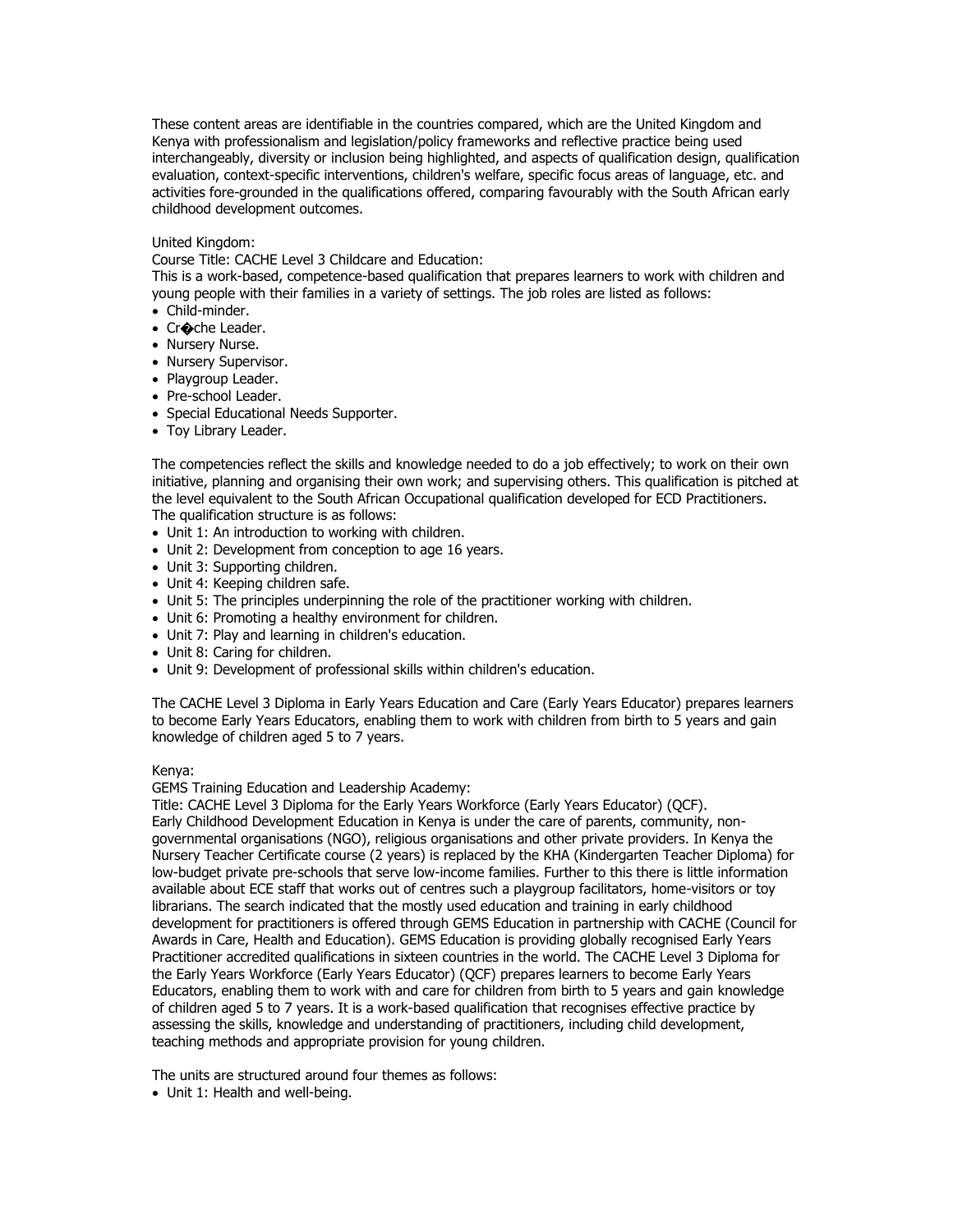- Unit 2: Legislation, frameworks and professional practice.
- Unit 3: Play, development and learning for school readiness.
- Unit 4: Professional development.

The duration of the full diploma is 12 months and it is offered through online and classroom sessions (face-to-face) during six weekend training workshops spread throughout the year. Although the mode of delivery varies with this qualification, the course content and duration compare favourably with the occupational qualification.

### Conclusion:

The findings of the research done in the countries above reveal that the Early Childhood Development Practitioner Occupational Qualification compares favourably with that of the countries studied. There are many similarities in terms of the scope, content and duration of the qualification.

## **ARTICULATION OPTIONS**

Horizontal Articulation:

• Further Education and Training Certificate in Early Childhood Development, NQF Level 4, SAQA ID: 58761.

Vertical Articulation:

- National Certificate in Early Childhood Development, NQF Level 5, SAQA ID: 58761.
- National Diploma in Early Childhood Development, NQF Level 5, SAQA ID: 64650.

## **MODERATION OPTIONS**

N/A

## **CRITERIA FOR THE REGISTRATION OF ASSESSORS**

N/A

## **NOTES**

Qualifying for external assessment:

In order to qualify for the external summative assessment, learners must have a copy of a completed and signed Statement of Work Experience as well as proof of successful completion of the following subjects and Modules or Alternative Programmes where applicable:

Foundational Learning Competence is a pre-requisite for access to the external integrated summative assessment.

Additional legal or physical entry requirements: None

Criteria for the accreditation of providers:

Accreditation of providers will be done against the criteria as reflected in the relevant Curriculum on the QCTO website.

The Curriculum Title and Code is: 234201000: Early Childhood Development Practitioner.

This Qualification covers the following trades as recorded on the NLRD:

• Not applicable as this Qualification is not a trade.

## **LEARNING PROGRAMMES RECORDED AGAINST THIS QUALIFICATION:**

**NONE**